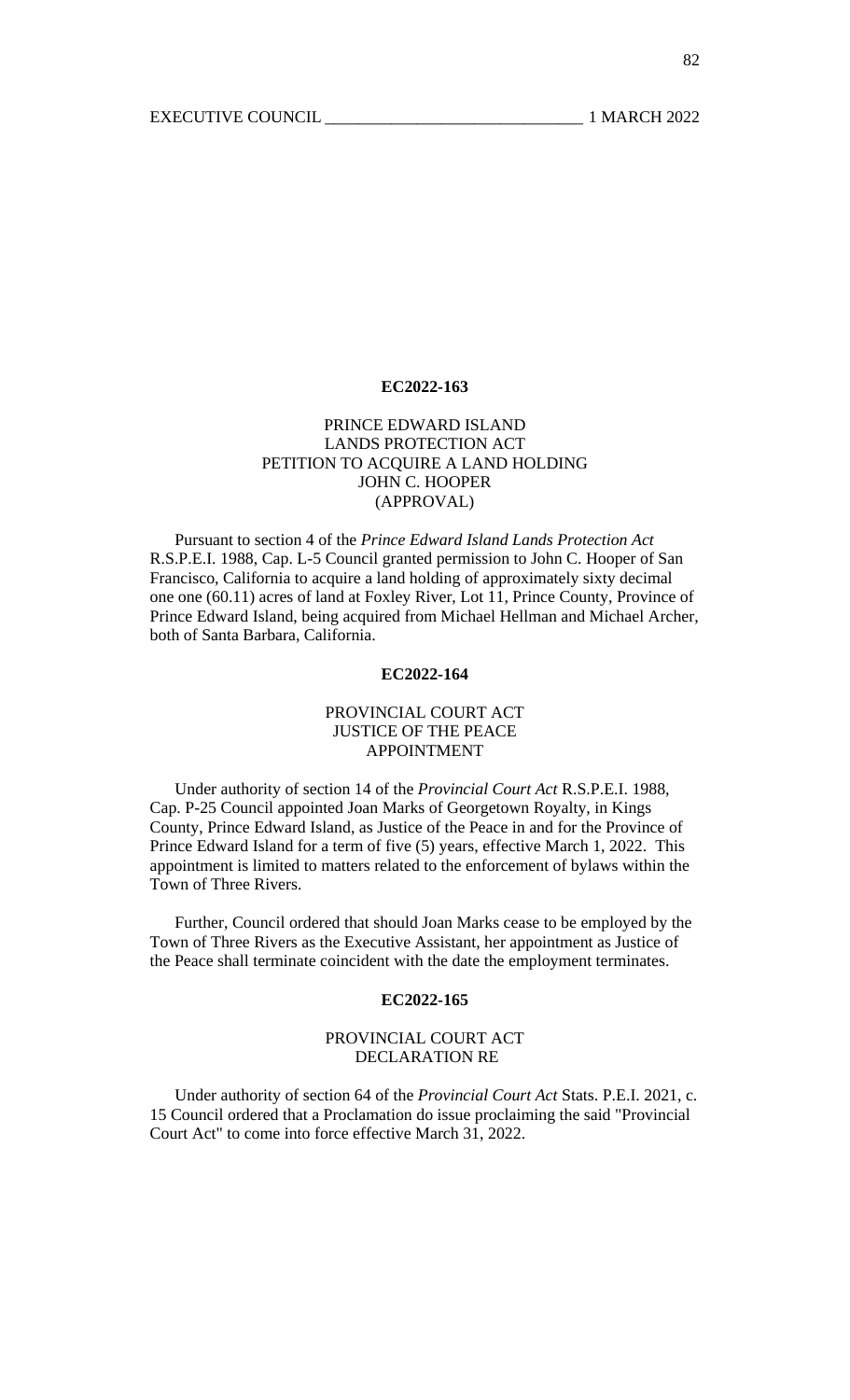### **EC2022-166**

### **PROVINCIAL COURT ACT REGULATIONS**

Pursuant to section 52 of the *Provincial Court Act* R.S.P.E.I. 1988, Cap. P-25.1, Council made the following regulations:

**1.** In these regulations, Definitions

(a) "Act" means the *Provincial Court Act* R.S.P.E.I. 1988, Cap. P-Act 25.1;

(b) "enactment" means an Act, regulation or municipal bylaw. enactment

### Powers of the Chief Judge

**2.** For the purposes of clause  $5(1)(f)$  of the Act,  $2(3)$  the Chief Iudge may impose remedial or corrective measures on  $\frac{Judge}{\sqrt{2}}$ 

(a) the Chief Judge may impose remedial or corrective measures on a judge for the purposes of enforcing compliance with the Code of Conduct under subsection 5(4) of the Act;

(b) the Chief Judge may refer a complaint made under subsection 28(1) of the Act to a mediator for mediation prior to dismissing the complaint under subsection 28(6) or requesting an investigation under subsection 28(7), if

(i) the Chief Judge is satisfied that the referral is appropriate in the circumstances and not contrary to the pubic interest, and

(ii) the complainant and the respondent agree to participate in mediation;

(c) where a matter has been referred to the Chief Judge under subclause 33(1)(a)(ii) of the Act, the Chief Judge may refer the matter to a mediator for mediation prior to taking corrective action, if

(i) the Chief Judge is satisfied that the referral is appropriate in the circumstances and not contrary to the pubic interest, and (ii) the complainant and the respondent agree to participate in mediation.

### Procedural Matters

**3.** The procedure described in Part XXVII of the *Criminal Code* Application of (Canada) applies with respect to the following matters: procedure

(a) all summary prosecutions for the enforcement of enactments; (b) the recovery or imposition of a fine, imprisonment, or other penalty described in an enactment.

**4.** A judge may appoint one or more justices of the peace as a clerk.

### Remuneration – Investigators

**5.** (1) A person who is an investigator appointed under subsection 30(2) Remuneration of the Act is entitled to remuneration approved by the Lieutenant investigator Governor in Council, on the recommendation of the chairperson of the Judicial Council.

(2) A person who is an investigator referred to in subsection (1) shall, Expenses subject to Treasury Board Policy, be reimbursed for reasonable transportation, travel and other expenses incurred by the person while acting as an investigator.

Revocation, Commencement

| <b>6.</b> The <i>Provincial Court Act</i> Regulations (EC946/76) are revoked. | Revocation |
|-------------------------------------------------------------------------------|------------|
|-------------------------------------------------------------------------------|------------|

**7.** These regulations come into force on March 31, 2022. Commencement

Appointment of<br>clerk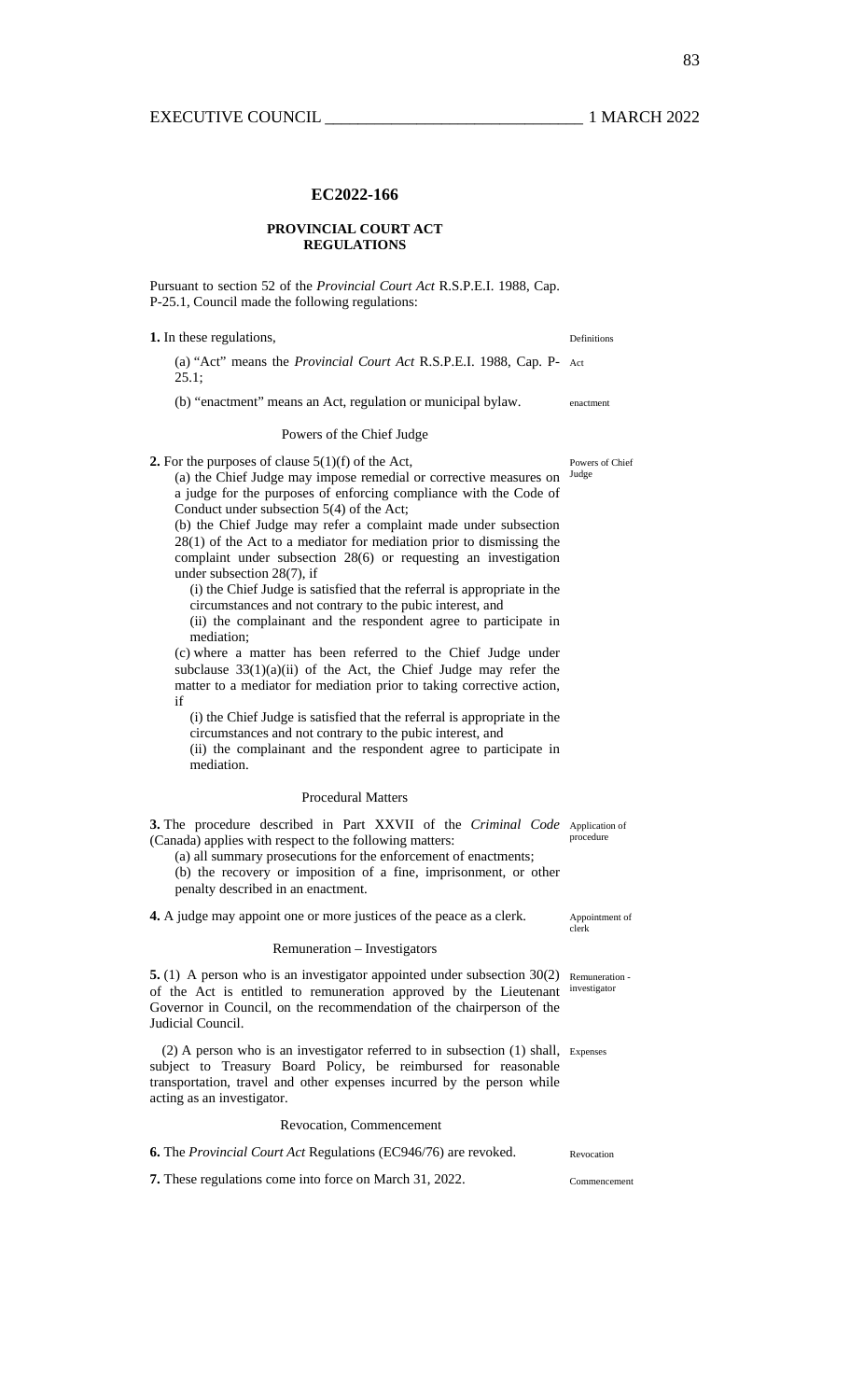### **EXPLANATORY NOTES**

**SECTION 1** establishes definitions for the purposes of the regulations.

**SECTION 2** establishes the powers of the Chief Judge in relation to the specified matters under the Act.

**SECTION 3** specifies the application of the procedure described in Part XXVII of the *Criminal Code* (Canada).

**SECTION 4** authorizes a judge to appoint one or more justices of the peace as a clerk.

**SECTION 5** establishes the entitlement to remuneration and reimbursement for expenses of an investigator appointed under subsection 30(2) of the Act.

**SECTION 6** revokes the *Provincial Court Act* Regulations (EC946/76).

**SECTION 7** provides for the commencement of these regulations.

## **EC2022-167**

# PUBLIC HEALTH ACT CONTINUATION OF DECLARATION STATE OF PUBLIC HEALTH EMERGENCY

WHEREAS a state of public health emergency was declared in Prince Edward Island on March 16, 2020, pursuant to Order-in-Council EC2020-174; and continued on April 15, 2020 by Order-in-Council EC2020-254; on May 15, 2020 by Order-in-Council EC2020-305; and on June 15, 2020 by Order-in-Council EC2020-350; on July 15, 2020 by Order-in-Council EC2020-435; on August 14, 2020 by Order-in-Council EC2020-488; on September 13, 2020 by Order-in-Council EC2020-542; on October 13, 2020 by Order-in-Council EC2020-603; on November 12, 2020 by Order-in-Council EC2020-649; on December 12, 2020 by Order-in-Council EC2020-724; on January 11, 2021 by Order-in-Council EC2021-1; on February 10, 2021 by Order-in-Council EC2021-71; on March 12, 2021 by Order-in-Council EC2021-138; on April 11, 2021 by Order-in-Council EC2021-271; on May 11, 2021 by Order-in-Council EC2021-407; on June 10, 2021 by Order-in-Council EC2021-494; on July 10, 2021 by Order-in-Council EC2021-577; on August 9, 2021 by Order-in-Council EC2021-658; on September 8, 2021 by Order-in-Council EC2021-733; on October 8, 2021 by Order-in-Council EC2021-813; on November 7, 2021 by Order-in-Council EC2021-909; on December 7, 2021 by Order-in-Council EC2021-993; on January 6, 2022 by Order-in-Council EC2021-1061; and on February 5, 2022 by Order-in-Council EC2022-72;

WHEREAS Council has determined, on the advice of the Chief Public Health Officer, that a public health emergency continues to exist as a result of COVID-19 (coronavirus);

AND WHEREAS continued coordination of action or special measures are required in order to protect the public health of the population;